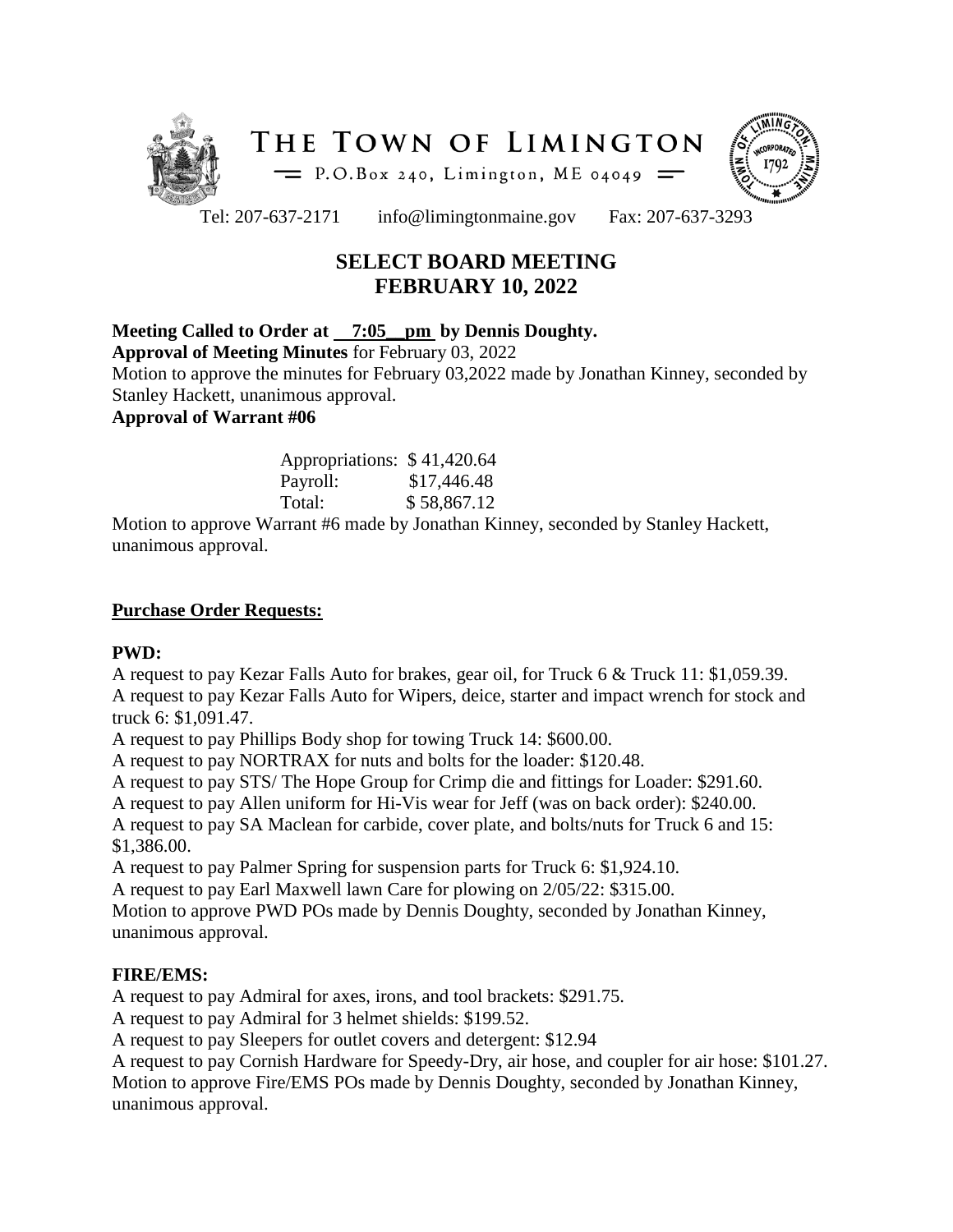## **DAVIS MEMORIAL LIBRARY:**

A request to pay DEMCO for book overlays: \$82.10. Motion to approve DML PO made by Dennis Doughty, seconded by Jonathan Kinney, unanimous approval.

#### **MUNICIPAL:**

A request to pay Sign-O-Rama for a new municipal building sign: \$1,524.48.

A request to pay Pitney Bowes to refill the meter: \$1,000.00.

A request to pay Sleepers for Paper towels and paper goods: \$29.58.

A request to pay MMA for Webinar training: \$125.00.

Motion to approve Municipal POs made by Dennis Doughty, seconded by Jonathan Kinney, unanimous approval.

#### **Old & New Business:**

February 9, 2022 was the 230<sup>th</sup> anniversary of the incorporation of the Town of Limington, Bonnie Lord Laughlin brought cake to celebrate.

Ice and snow issue solutions being discussed by Select Board to do with OTH, Davis Memorial Library, and the Transfer Station. PWD is working diligently to clear the areas in town, please be careful while they are working on this.

#### **Weekly Update on Select Board activities:**

GA Work

Sign for Municipal Offices has been ordered and will be put up in the spring.

Resident came in and spoke about the shooting on Beaver Berry off the Snowmobile Trail. Multiple signs have been destroyed by gunshot an some sort of cutting tool. If you see or hear this happening, please contact the York County Sherriff.

Jon worked on Transfer Station Permitting: DEP is doing a full audit on our Transfer Station setbacks, policies, and procedures.

Resolving personnel issue.

Ambulance 2 is currently out of service. PWD looked at A2, and Shawn is looking at whether the issue is under warranty. In the meantime, we had a loaner from Sugarloaf that we are picking up on 2/11/2022 and will have in service Friday afternoon. ACO interview.

#### **Informational Bulletin:**

#### **Voting day is Tuesday March 1, 2022. Town Meeting will be on Saturday March 5, 2022.**

Every home in the U.S.A. is eligible to order 4 free at home Covid-19 tests. They can be ordered at COVIDtests.gov

Horne Pond Ice Fishing Derby has been **rescheduled to February 12, 2022**.